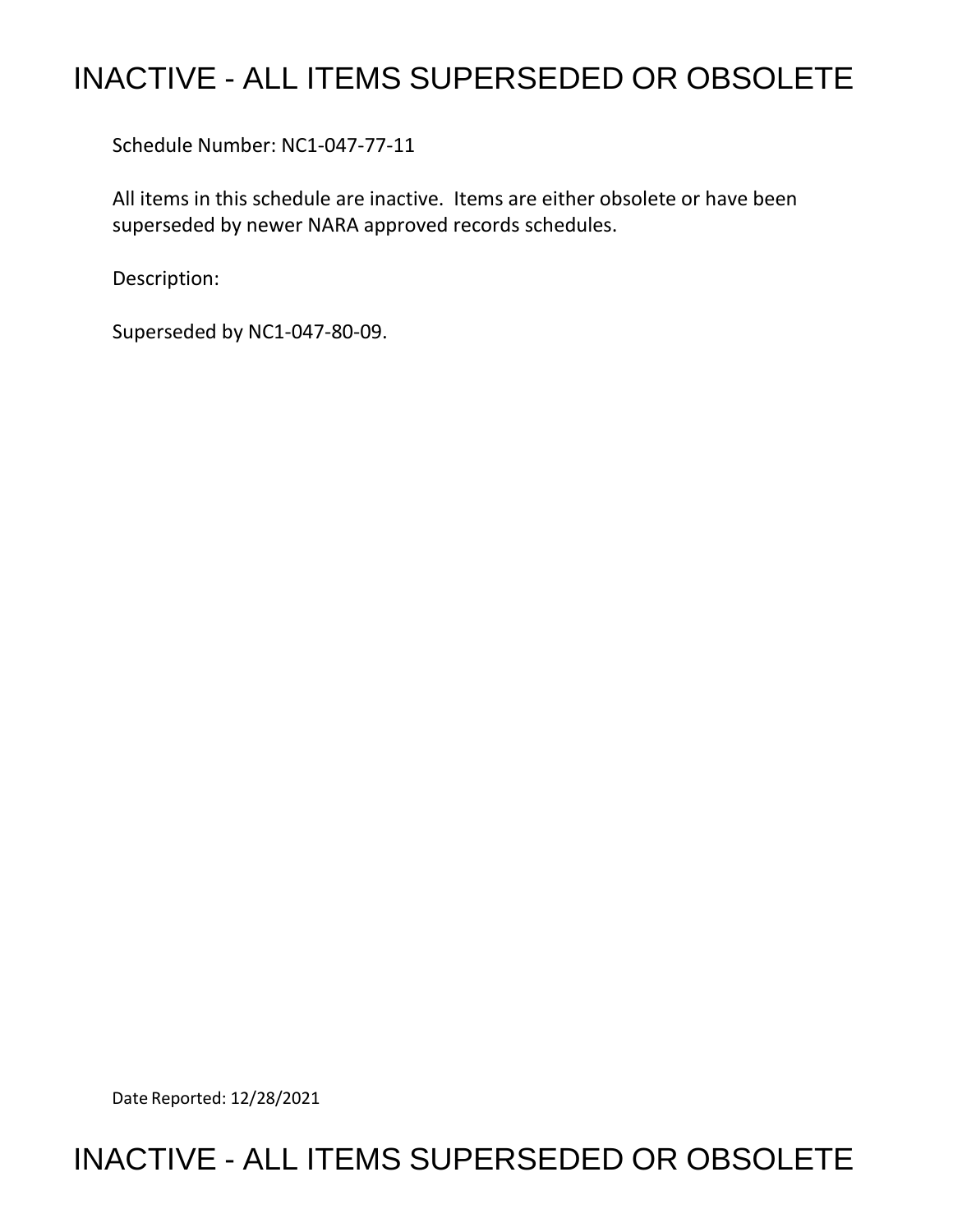| tandard Form No. 115<br>ised November 1951 <sup>.</sup><br>REQUEST FOR AUTHORITY<br>ucribed by General Services<br>ministration             |                          | <b>LEAVE BLANK</b>                                                                                                                                                                                                                       |                                |  |
|---------------------------------------------------------------------------------------------------------------------------------------------|--------------------------|------------------------------------------------------------------------------------------------------------------------------------------------------------------------------------------------------------------------------------------|--------------------------------|--|
| eg. 3–IV–106<br>DISPOSE OF RECORDS<br>TO.<br>(See Instructions on Reverse)                                                                  |                          | DATE RECEIVE<br>1977<br>DATE APPROVED                                                                                                                                                                                                    | JOB NO.<br>77                  |  |
| GENERAL SERVICES ADMINISTRATION,<br>TO:<br>NATIONAL ARCHIVES AND RECORDS SERVICE, WASHINGTON 25, D. C.<br>1. FROM (AGENCY OR ESTABLISHMENT) |                          | $\mathcal{F}^{\mathcal{G}}$ , with $\mathcal{F}^{\mathcal{G}}$ , i.e.,                                                                                                                                                                   |                                |  |
| Department of Health, Education, and Welfare<br>2. MAJOR SUBDIVISION<br>Social Security Administration                                      |                          | NOTIFICATION TO AGENCY<br>In accordance with the provisions of 44 U.S.C. 3303a the disposal re-<br>quest, including amendments, is approved except for items that may<br>be stamped "disposal not approved" or "withdrawn" in column 10. |                                |  |
| 3. MINOR SUBDIVISION<br>Office of Program Operations                                                                                        |                          |                                                                                                                                                                                                                                          |                                |  |
| 4. NAME OF PERSON WITH WHOM TO CONFER<br>Olyn B. Thomas                                                                                     | 5. TEL. EXT.<br>594-5770 | $3 - 15 - 7$<br>Date                                                                                                                                                                                                                     | Archivist of the United States |  |

6. CERTIFICATE OF AGENCY REPRESENTATIVE:

I hereby certify that I am authorized to act for the head of this agency in matters pertaining to the disposal of records, and that the records described in this list or

schedule of \_\_\_\_\_\_\_ pages are proposed for disposal for the reason indicated: ("X" only one)

 $\mathbf{x}$ 

| А | The records have                             |
|---|----------------------------------------------|
|   | ceased to have suffi-                        |
|   | cient value to warrant<br>further retention. |
|   |                                              |

 $\lambda$ 

 $\mathbf{B}$ The records will cease to have sufficient value<br>to warnant further retention on the expiration<br>of the period of time indicated or on the occur-<br>rence of the event specified,

| (Date)         | (Signature of Agency Representative)                                                                                                                                                                                                                                                                                                                                                                                                                                                                                                                                                                                         | (Title)                    |                            |
|----------------|------------------------------------------------------------------------------------------------------------------------------------------------------------------------------------------------------------------------------------------------------------------------------------------------------------------------------------------------------------------------------------------------------------------------------------------------------------------------------------------------------------------------------------------------------------------------------------------------------------------------------|----------------------------|----------------------------|
| 7.<br>ITEM NO. | 8. DESCRIPTION OF ITEM<br>(WITH INCLUSIVE DATES OR RETENTION PERIODS)                                                                                                                                                                                                                                                                                                                                                                                                                                                                                                                                                        | 9.<br>SAMPLE OR<br>JOB NO. | 10.<br><b>ACTION TAKEN</b> |
|                | Title II (Disability Insurance) Claims Case Files                                                                                                                                                                                                                                                                                                                                                                                                                                                                                                                                                                            |                            |                            |
|                | These claims folders contain all correspondence and<br>other pertinent material accumulated in the process of<br>adjudication of the DI Claim. Claims application forms,<br>Form SS-5, Application for Social Security Number or<br>equivalent document (for terminations only), proofs,<br>questionnaires, earnings records, medical evidence, and<br>disability and nondisability correspondence are filed on<br>the right side of the folder. Included on the left side<br>of the folder are Form OA-C101D, Summary of Claims Data,<br>Form OA-D840, Request for Earnings Record-Disability,<br>and equivalent documents. |                            |                            |
|                | Disability Denial Claims<br>1.                                                                                                                                                                                                                                                                                                                                                                                                                                                                                                                                                                                               |                            |                            |
|                | Transfer to the FRC after expiration of the recon-<br>sideration period and identification as eligible<br>for transfer by Case Control System. Destroy 20<br>years thereafter.                                                                                                                                                                                                                                                                                                                                                                                                                                               |                            |                            |
|                | Terminated Disability Cases<br>2.                                                                                                                                                                                                                                                                                                                                                                                                                                                                                                                                                                                            |                            |                            |
|                | Transfer to the FRC after being identified as<br>eligible for transfer by the Case Control System.<br>Destroy 20 years thereafter.                                                                                                                                                                                                                                                                                                                                                                                                                                                                                           |                            |                            |
|                | Miscellaneous Freeze Terminations<br>3.                                                                                                                                                                                                                                                                                                                                                                                                                                                                                                                                                                                      |                            |                            |
|                | Destroy after 20 years' retention in the FRC.<br>to a page )<br>CW and all<br>FRC's                                                                                                                                                                                                                                                                                                                                                                                                                                                                                                                                          |                            |                            |

Four copies, including original, to be submitted to the National Archives and Records Service